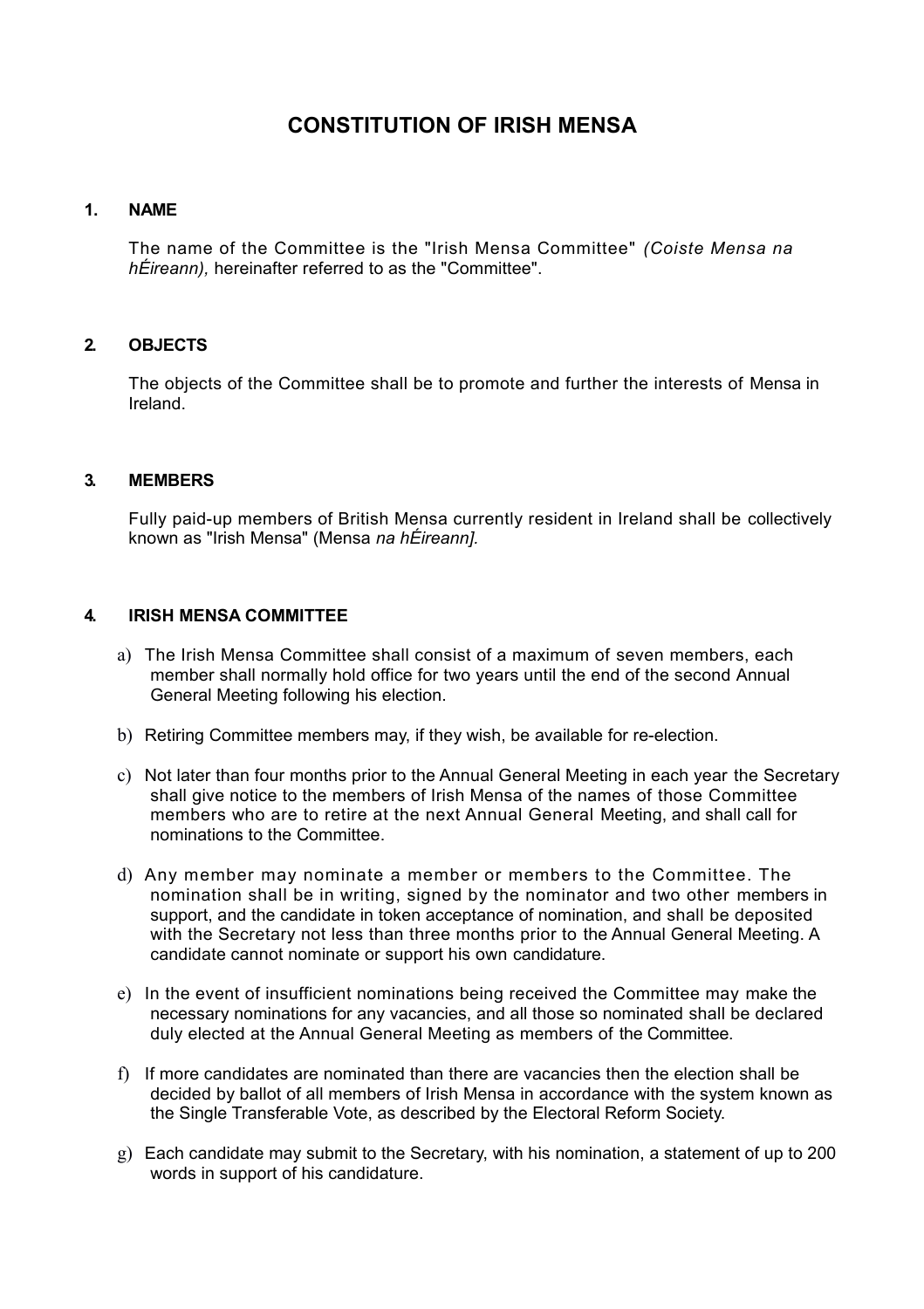- h) The Secretary shall send to each member of Irish Mensa, not later than 21 days prior to the Annual General Meeting, a copy of each statement together with a ballot form containing the names of all candidates and all members who signed their nomination forms, and requesting each member to vote for the requisite number of candidates.
- i) The accidental omission to send a ballot paper to, or non-receipt by, any member or members shall not invalidate a ballot.
- j) Ballot papers shall be returned by the date stated therein to, and votes counted by, a person or persons to be appointed for the purpose by the Committee.
- k) The successful candidates shall be those certified by the appointed person or persons to be elected. The Certificate shall be placed before the Annual General Meeting, and shall be conclusive of the matters certified therein, and the Chairman of the Annual General Meeting shall declare to be elected the candidates therein named.
- l) Any casual vacancy in the Committee may be filled by the co-opting of a member of Irish Mensa, and the member co-opted shall hold office until the end of the Annual General Meeting following his co-option.
- m) At the first meeting of the Committee after each Annual General Meeting, the Committee shall appoint, and at other times may appoint, a Chairman, a Secretary and a Treasurer from amongst their number. The Committee may appoint, either then or subsequently, any members of Irish Mensa to hold offices within Irish Mensa. Each person appointed shall hold office until the end of the Annual General Meeting following their appointment or such earlier date as the Committee may determine, either then or subsequently.
- n) The Treasurer shall be responsible for keeping books of accounts in respect of monies received or spent, and of the assets and liabilities of the Committee.
- o) The quorum for all Committee meetings shall be not be less than half the number of Committee members.
- p) Meetings of the Committee shall take place at least twice a year.
- q) The Committee may appoint sub-committees with such powers as may be required. Membership of sub-committees need not be confined to members of Irish Mensa.

#### **5. PRESIDENT**

Members of Irish Mensa shall elect annually a President, who shall be an *ex-officio* member of the Committee. The election of a President shall be coincidental to, and take the same form as, the election of the Committee. The President shall hold office until the end of the Annual General Meeting following his election.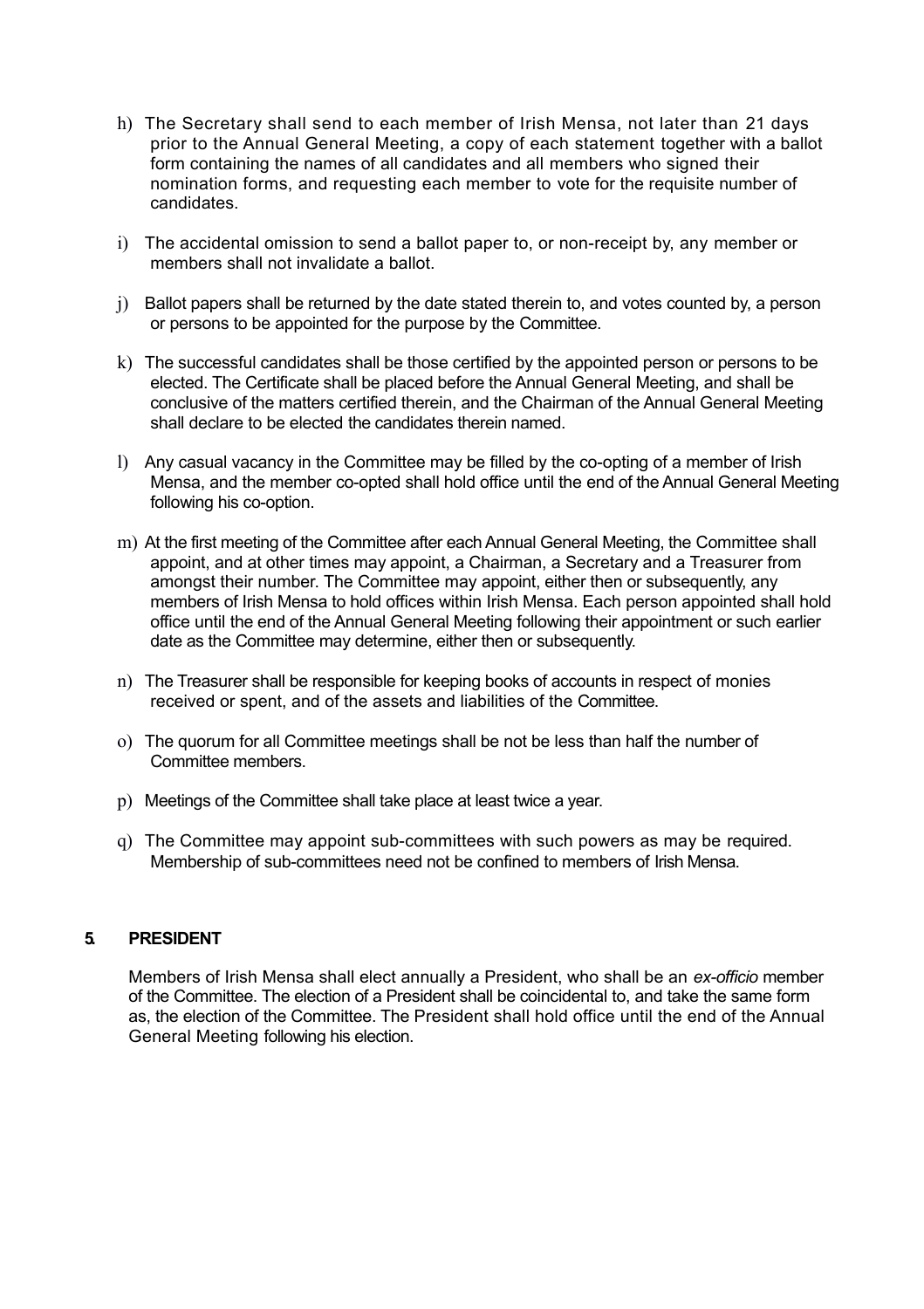## **6. EDITOR**

Members of Irish Mensa shall elect annually an Editor of a publication to be circulated to all members of Irish Mensa, and who shall be an *ex-officio* member of the Committee. The election of an Editor shall be coincidental to, and take the same form as, the election of the Committee. The Editor shall hold office until the end of the Annual General Meeting following his election.

## **7. MEETINGS OF MEMBERS**

#### a) Annual General Meeting

An Annual General Meeting of Irish Mensa, of which at least two months notice shall be given by the Secretary, shall be held in the first half of each year, for the purpose of:

- i. receiving and, if approved, adopting the reports of the Committee,
- ii. announcing the result of the election of the Committee, President and Editor, and
- iii. transacting any other business appropriate to an Annual General Meeting.

The date and venue of the Annual General Meeting shall be decided by the Committee, and shall be held in such a place as to give, as far as possible, the opportunity for all Irish Mensa members to attend. Motions for consideration, in writing, stating the name of the proposer and at least two supporters, must be received by the Secretary at least three months before the Meeting. Motions for consideration may also be proposed by the Committee. An agenda for the Annual General Meeting shall be circulated to all members of Irish Mensa at least 21 days prior to the Meeting.

#### b) Special General Meetings

Special General Meetings shall be called by the Secretary on the request of the Committee, or on requisition, in writing, of any ten members. (Such requisition must state the business to be brought before the Meeting). At least one months notice shall be given by the Secretary, and the notice shall specify the business to be transacted.

#### c) Conduct of Meetings

All General Meetings shall be conducted in accordance with Standing Orders.

# 8. **VOTING**

Voting at Meetings shall generally be by a show of hands of those attending, and shall be limited to members of Irish Mensa. A resolution calling for the use of a secret ballot for voting on any motion may be put forward by any member, and shall be approved providing that such a resolution is supported by at least two other members. Motions, except those to amend the Constitution, shall be carried by simple majority. In the case of equality of votes, the Chairman shall have a single casting vote in addition to his own